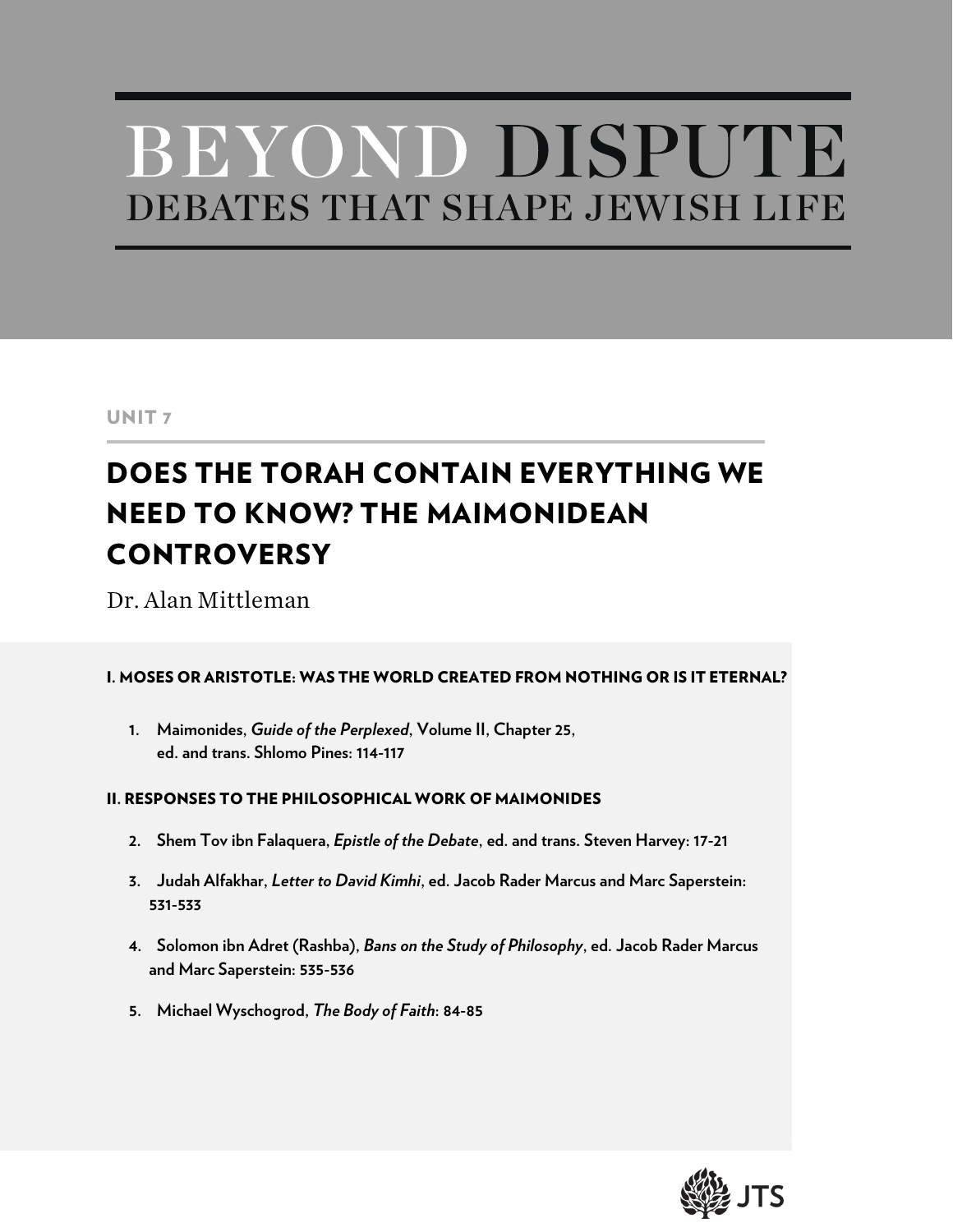

# DR. ALAN MITTLEMAN

Alan Mittleman is Aaron Rabinowitz and Simon H. Rifkind Professor of Jewish Philosophy at The Jewish Theological Seminary. His research and teaching focus on the intersection between Jewish thought and Western philosophy in the fields of ethics, political theory, and philosophy of religion. He is the author of eight books, most recently *Does Judaism Condone Violence? Holiness and Ethics in the Jewish Tradition* (Princeton, 2018) and *Holiness in Jewish Thought* (Oxford, 2018). His current book project is on the meaning of life in contemporary philosophical literature and Jewish thought. He has edited three books, and his many articles, essays, and reviews have appeared in numerous journals and anthologies. He has been a visiting professor or fellow at the University of Cologne, Harvard University, the Herzl Institute in Jerusalem, and Princeton University, and has received grants from the Yale Center for Faith and Culture and the Jack Miller Center. He has served on the advisory boards of the Pew Forum on Religion and Public Life, the John Templeton Foundation, and on the academic board of the Ethikon Foundation. Dr. Mittleman has been an active participant in interfaith dialogue throughout his career, and has been interviewed by *Time*, *Newsweek*, *The New York Times*, and *USA Today*, among others. During the bicentennial of the US Constitution, he spoke on the meaning of religious liberty for American Jews in the chambers of the US Senate. Learn more at www.jtsa.edu/alan-mittleman.



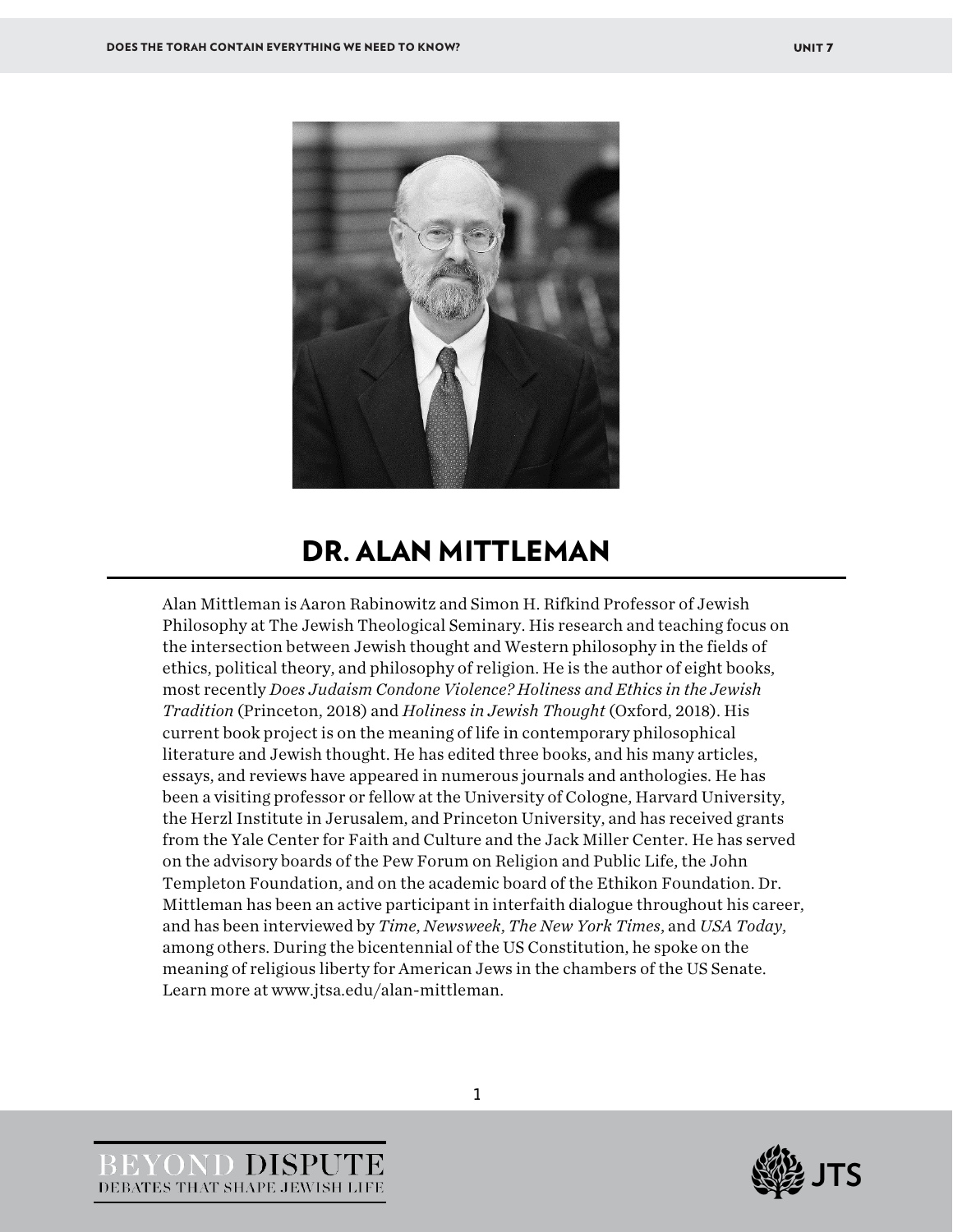# I. MOSES OR ARISTOTLE: WAS THE WORLD CREATED FROM NOTHING OR IS IT ETERNAL?

#### [1](#page-2-0). Maimonides, *Guide of the Perplexed*, Volume II, Chapter 25<sup>1</sup>

*Also known as Rambam (acronym for "Rabbi Moses ben Maimon"), Maimonides was a halakhic codifier (Mishneh Torah), philosopher (*Guide of the Perplexed*), and communal leader (Spain and Egypt, 1135–1204).*

It should be clearly understood that our reason for rejecting the eternity of the world is not to be sought in any text of the Torah which says that the world is created.…The method of allegorical interpretation is no less possible or permissible in the matter of the world being created than in any other.

#### [*But we don't explain the texts allegorically for two reasons:*]

The eternity of the world is not conclusively proved. It is therefore wrong to reject the texts and interpret them allegorically because of preference for a view the opposite of which might be shown to be preferable for a variety of reasons.

If…we believed in the eternity of the world according to the principles laid down by Aristotle—that the world exists by necessity, that the nature of no thing ever changes and that nothing ever deviates from its customary behavior—this would destroy the Law from its very foundation and belie automatically every miracle, and make void all hopes and fears the Law seeks to inspire…

#### [*He concludes:*]

If it were proved that the world is created…all the objections of the philosophers to us would fall to the ground. If, on the other hand, they would succeed in providing a proof for its eternity according to Aristotle's view, the Law in its entirety would fall to the ground and other manners of thinking would take its place, for I have made clear to you that the whole of it hangs on this one point. Give it, therefore, your most earnest consideration.



<span id="page-2-0"></span><sup>1</sup> Ed. and trans. Shlomo Pines (Indianapolis: Hackett, 1963 and 1995), Vol. 2, 114–117.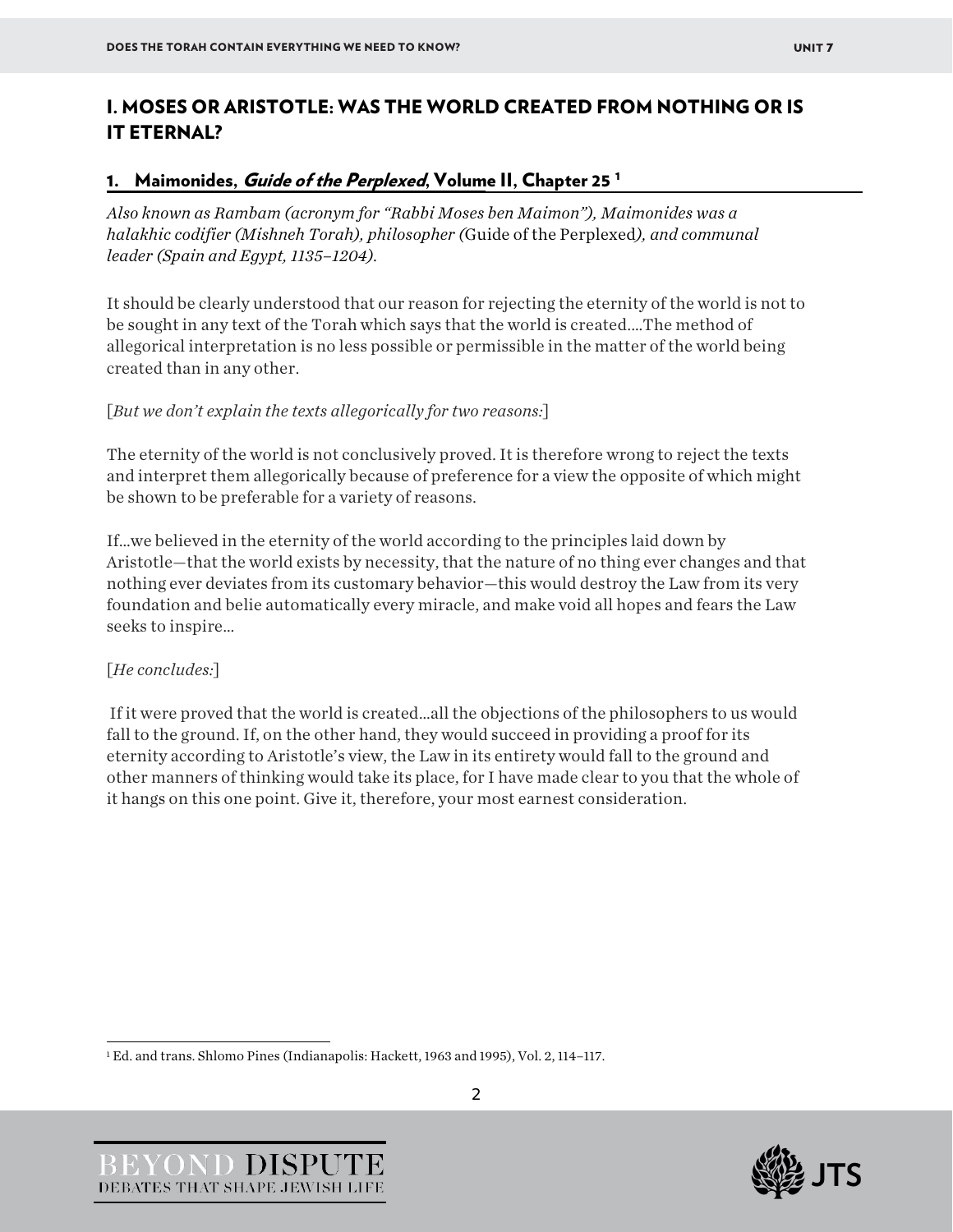### II. RESPONSES TO THE PHILOSOPHICAL WORK OF MAIMONIDES

#### [2](#page-3-0). Shem Tov ibn Falaquera, The Epistle of the Debate <sup>2</sup>

*Shem Tov ibn Falaquera was a philosopher, poet, and commentator (Spain, 1225–c. 1290).*

The SCHOLAR said: I shall ask you to make known to me what you see in my ways that you decree me to be among the rebels, and what wrong you find in me that you suspect me among the infidels.

The PIETIST replied: Far be it from me to attribute wrong to your actions and Heaven forfend that I should call the perfection of your deeds imperfect. I see you humble and wholly without imperfection. You are of the disciples of Aaron—pursuing peace and loving peace, loving people, and bringing them close to the Torah. You are meticulous about every commandment, the light one as well as the weighty one. However, there is one fault which putrifies the aroma of your integrity and one sin which destroys your good. It seems likely to me that this sin will cause you to lose your place in the world that is forever long, and will place you in Tophet which is prepared for the wicked.

The SCHOLAR replied: O Pietist, how you multiply your words against me! In your mercy inform me of this sin, and if it is as you say, I will confess it after I abandon it. And I will beseech you to teach me in what its atonement consists, and what the sacrifice is for its being committed wantonly and for its being committed through error, whether a ram or a lamb of the first year.

The PIETIST replied: I will show you, O Philosopher. You mix the words of the Epicureans and the heretics with the right words of the Torah, and you engage in the study of the irreligious books and the compositions of the Greek philosophers. What greater sin could you pursue? The words of all these are a stumbling-block to those who read them and a snare! Are they not what make humans go astray from their God and give the lie to the covenant of the Law, and cause them to cry out against Heaven and to be a heretic?

The SCHOLAR replied: Far be it from me to consider any of their words that go against our Torah, let alone to believe that which contradicts our faith. Rather, I believe of their words only that which I see to be true and in agreement with our religion. I eat the fruit of the pomegranate and throw away the peel.

The PIETIST replied: This path is not straight, for since [the philosophers] deny the Torah, it is improper to engage in the study of their books or to look into their words at all.





<span id="page-3-0"></span><sup>2</sup> In *Falaquera's "Epistle of the Debate": An Introduction to Jewish Philosophy*, ed. and trans. Steven Harvey (Cambridge: Harvard University Center for Judaic Studies, 1987), 17–21. Some of the translation has been changed to reflect contemporary sensibilities.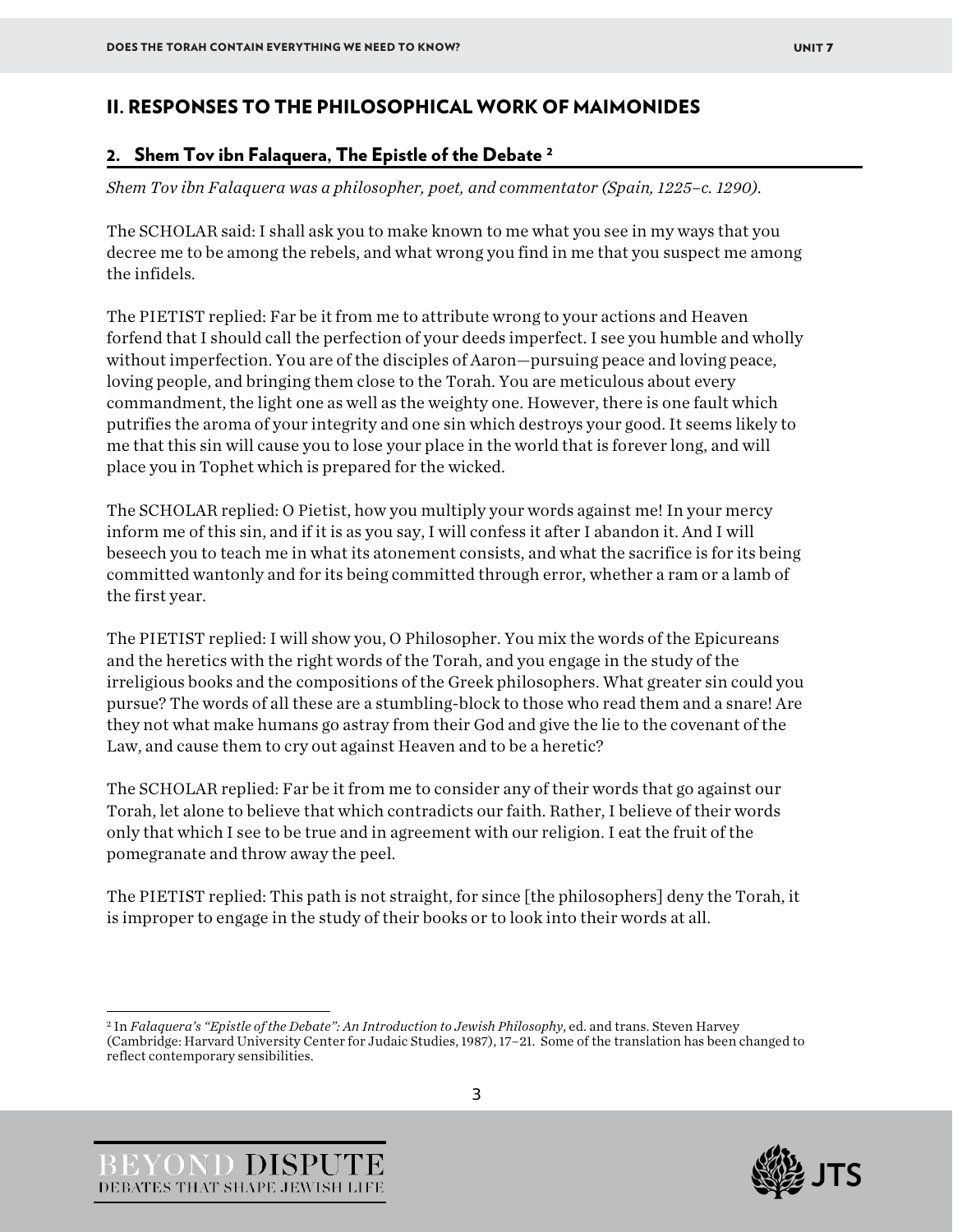#### 3. Judah Alfakhar, Letter to David Kimhi, c. 1232 [3](#page-4-0)

*Judah Alfakhar was a leader in the Jewish community of Toledo and physician to Ferdinand III of Castile (Spain, d. 1235).*

…Maimonides says in the *Guide* [*of the Perplexed*, Book 2, chap. 25], discussing the eternity of the world, that if he had found in Aristotle a proof for eternity [of the world] that was cogent according to the rules of logic, he would have been able to reinterpret the verses concerning creation in a manner different from their simple meaning, making them fit the doctrine of eternity [i.e., that the world always existed]. This would be similar to what he did with the "image" and "likeness" [in Gen. 1:26: see *Guide*, 1:1], which appear to indicate corporeality [of God]. According to this approach, wherever a philosophical proof contradicts a biblical verse, we abandon the [straightforward meaning of] the biblical verse.

But clearly, there is no analogy to be made between the doctrine of eternity [of the world] and the doctrine of corporeality [of God]. With regard to corporeality, many verses contradict each other. One verse says, "And they saw the God of lsrael" (Exod. 24:10), while another verse says, "For humans shall not see Me and live" (Exod. 33:20).…

But regarding the doctrine of creation, *all* the verses bear witness to the same thing, raising their voices in praise of the One who brought the world into being with the divine word. Therefore a proof from Greek philosophy cannot uproot them .... Furthermore, even according to the philosophers themselves, the establishment of a perfect syllogism requires extremely careful investigation. For sometimes something misleading may be incorporated into it, something from the discipline of deception called in Greek "sophistics." The result will be a false conclusion. Therefore we have learned that one cannot fulfill one's obligation by relying on Greek philosophy in matters of Torah, especially with regard to the proof for eternity, which would undermine the reason for the Sabbath.

Maimonides' basic purpose was to refrain from deviating from the natural order of the world, because he wanted to make the Torah and Greek science cohabit under one tent. He imagined that they were like "two fawns that are twins of a gazelle" (Song of Songs 4:5). But the union is, in reality, mourning and moaning. The earth cannot bear their dwelling together like sisters.…

You [David Kimhi] should know that those who walk in darkness, clutching the *Guide for the Perplexed*, thinking that they are wise while they despise the word of the Lord and attain little wisdom, are indolent and unable to make up their minds. They think that they have the best of both, but in reality they have neither the light of Torah nor the reputation of true philosophers.…You consider the *Guide* to be a wonderful teacher; we view it as opening the door to rebelliousness.





<span id="page-4-0"></span><sup>3</sup> In *The Jews in Christian Europe: A Sourcebook*, ed. Jacob Rader Marcus and Marc Saperstein (Cincinnati: Hebrew Union College Press, 2016), 531–533. Some of the translation has been changed to reflect contemporary sensibilities.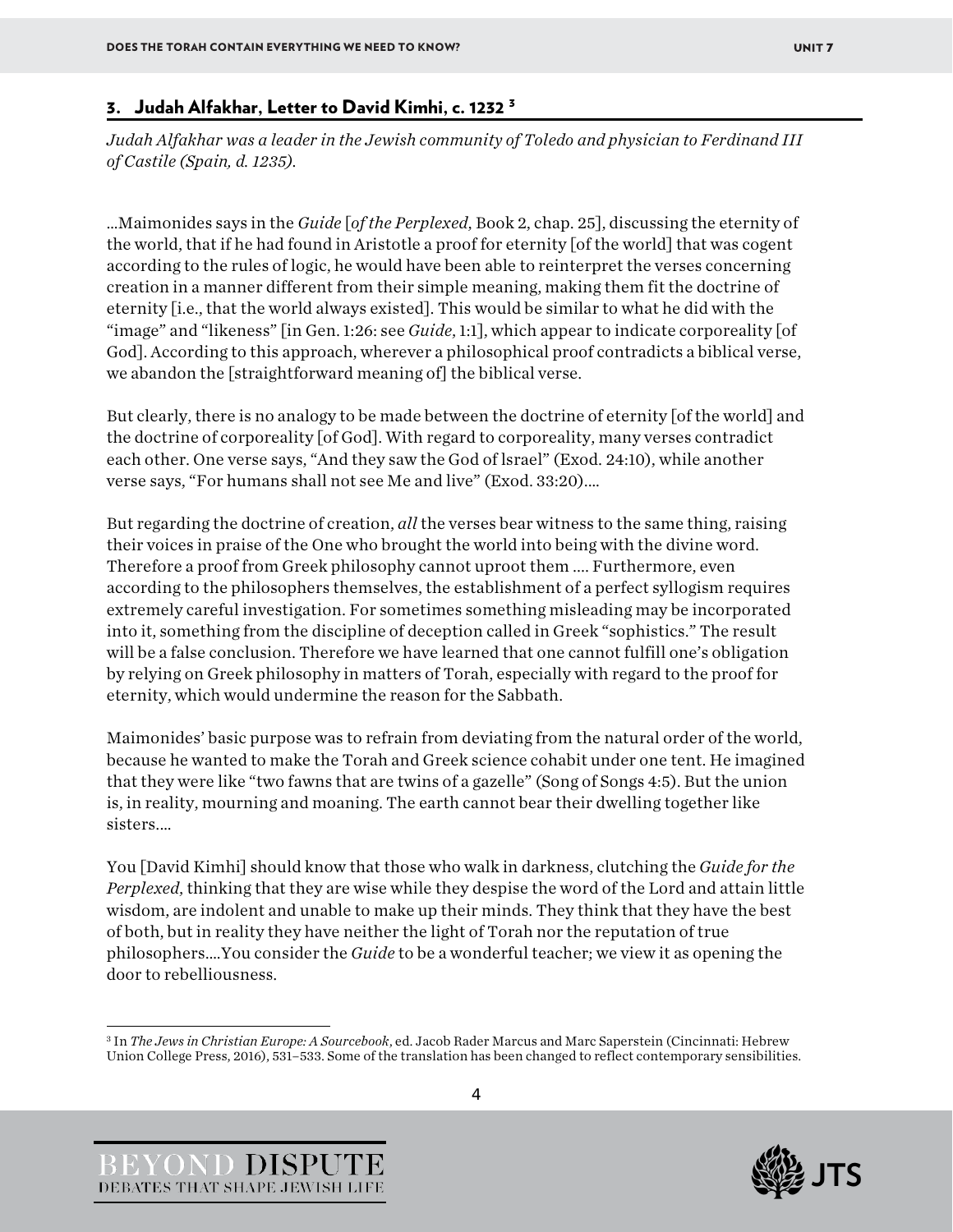I admit that the *Guide* is not all of one piece. Some of it is pleasant, some is destructive. Attracted by its good parts, one is seduced by its bad. Would that this book had never come into being, never been translated, and never read....The hand of Samuel ibn Tibbon<sup>4</sup> was the first in this treachery. Not knowing what would be its bitter end, he began to be a stumbling block for the people of your country. He gave them the Guide as righteousness (*tzedakah*), but it turned out to produce an outcry (*tze'akah*, cf. Isa. 5:7).

#### 4. Solomon ibn Adret, Bans on the Study of Philosophy, 130[5](#page-5-1)<sup>5</sup>

*Also known as Rashba (acronym for "Rabbi Shlomo ben Avraham") and El Rab d'España ("The Rabbi of Spain"); banker and leading rabbinical authority in Barcelona (Spain, 1235–1310).*

Woe to humanity because of the insult to the Torah! For they have strayed far from it. Its diadem have they taken away; its crown have they removed. Every person with censer in hand offers incense Before the Greeks and the Arabs. Like Zimri they publicly consort with the Midianites (cf. Numbers 25:6–15) And revel in their own filth! They do not prefer the older [Jewish teachings] But surrender to the newer [Greek learning] the prerogatives due their Jewish birthright. They turn not back, but act like strangers [to their own teachings], And like satyrs, at the head of all the streets, They dance to these [foreign ideas], and even teach them to their children. Therefore, when we saw the fowler's snare even in the remote parts of the earth, And the dove [the Torah] compelled to make her nest in the sides of the pit's mouth, We trembled and said: "The disease [heresy] is spreading!" So now we have risen and made a covenant with the Lord and the Torah of our God, Which we and our ancestors have accepted on Sinai, Not to let anything alien come among us, Nor let the nettle and the thistle [heretical ideas] spring up in our palaces. Servants are we, servants of the Lord! The Lord, He has made us. We are His.

Therefore have we decreed and accepted for ourselves and our children, and for all those joining us, that for the next fifty years, under threat of the ban, no one in our community, unless they be twenty-five years old, shall study, either in the original language or in translation, the books which the Greeks have written on religious philosophy and the natural sciences.





<span id="page-5-0"></span><sup>4</sup> The translator of the *Guide* into Hebrew from Arabic.

<span id="page-5-1"></span><sup>5</sup> In *The Jews in Christian Europe: A Sourcebook, 315–1791*, ed. Jacob Rader Marcus and Marc Saperstein (Cincinnati: Hebrew Union College Press, 2016), 535*–*536*.* Some of the translation has been changed to reflect contemporary sensibilities.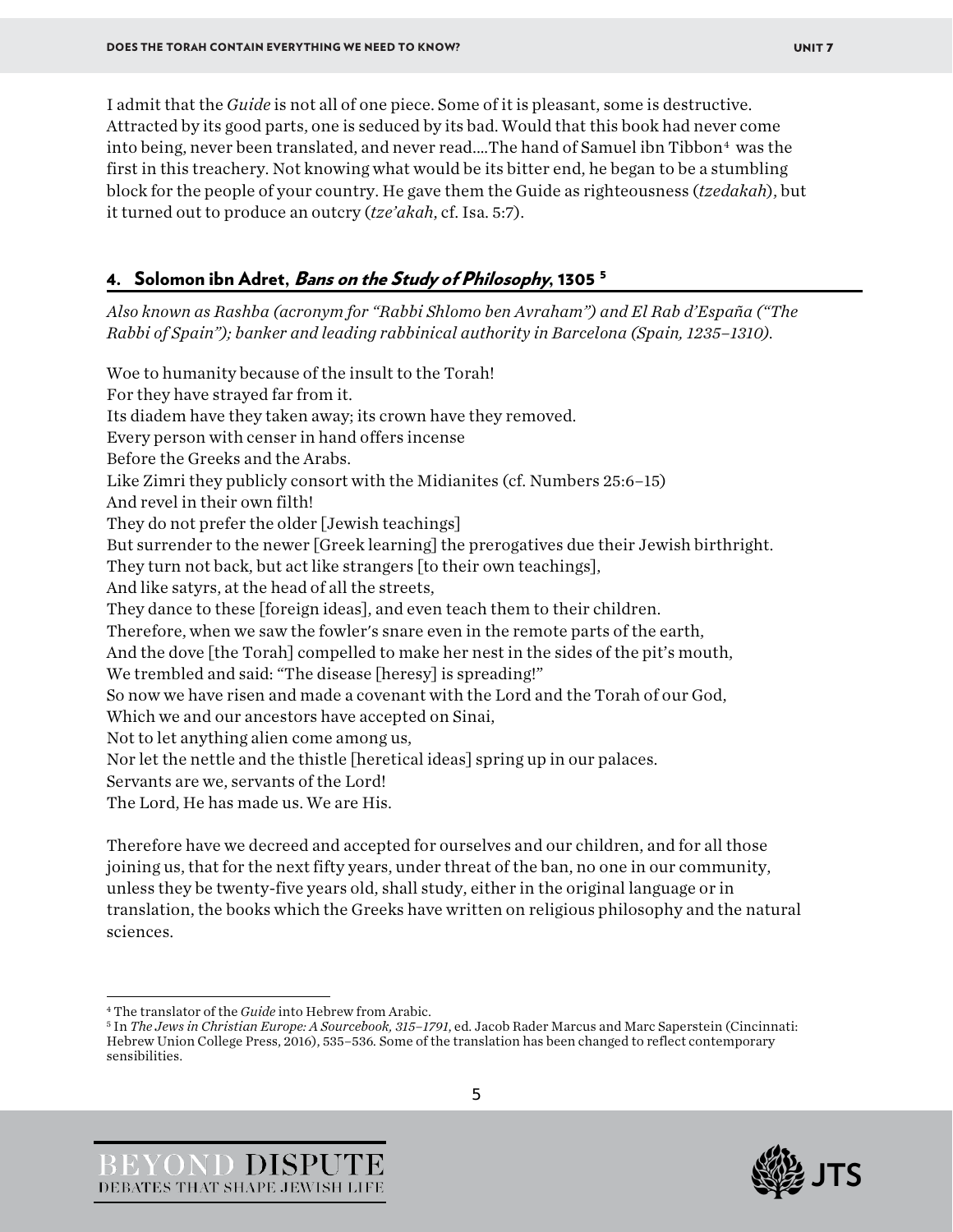It is also forbidden for any member of our community to teach any Jew under twenty-five years of age any of these sciences lest they drag them away from the law of Israel, which is superior to all these teachings. How can a human being not be afraid to judge between the wisdom of human beings, who build only on analogy, argument, and guesswork, and the wisdom of the Supreme Being, between whom and us there is hardly any comparison? Can human beings, who inhabit but a perishable body, think of sitting in judgment on God, who created them, by saying—God forbid—"This God can do, and this God cannot do?" This, certainly, would lead one to complete heresy and from this, indeed, may every student of the Torah be delivered!

We have, however, excluded from this our general prohibition the science of medicine, even though it is one of the natural sciences, because the Torah permits the physician to heal.

Over the scroll of the Torah and in the presence of the whole community, we have agreed, on the Sabbath of the [Torah] portion "These are the words" (*Devarim*, Deut. 1:1) in the year 5065 [1305], to ban these things.

#### 5. Michael Wyschogrod, The Body of Faith: God in the People Israel<sup>[6](#page-6-0)</sup>

*Michael Wyschogrod was a Jewish German-American philosopher, theologian, and activist for Jewish-Christian interfaith dialogue (United States, Europe, and Israel, 1928–2015).*

We cannot overlook a basic contradiction. The God of the Bible is a person. He is one of the characters who appears in the stories told in the Bible. He has a personality that undergoes development in the course of the story. He creates man with certain expectations, which are apparently disappointed, and he is then sorry that he has created him. He is subject to the emotions of anger and jealousy, among others. He is also filled with burning love, particularly toward Abraham and his descendants. He desires certain things and detests others. He is faithful in the sense of keeping his promises, even when for long periods of time it seems that he has forgotten them and has no intention of keeping them. Those who trust in him are not disappointed, especially if they are patient. At this stage, our purpose is not to draw any sort of character portrait of God but to point out that there is a personality in the Bible who is God and who interacts with the other characters in the biblical narrative.

Against this simple fact, Jewish philosophy has marshaled all of its resources. The personality of God had to be demythologized. How could God have human failings such as emotions and how could his actions have unexpected results? If God could not foresee the consequences of his actions, then he is not omniscient and a perfect God must be omniscient. The attribution of emotions to God was particularly unacceptable to Maimonides, who was firmly convinced that even properly rational men were ruled exclusively by reason rather than emotion. What was true of philosophers could hardly not be true of God. The biblical portrait of God had to be reinterpreted. The simple, human words the Bible attributed to God were to be





<span id="page-6-0"></span><sup>6</sup> (San Francisco: Harper & Row, 1989), 84–85.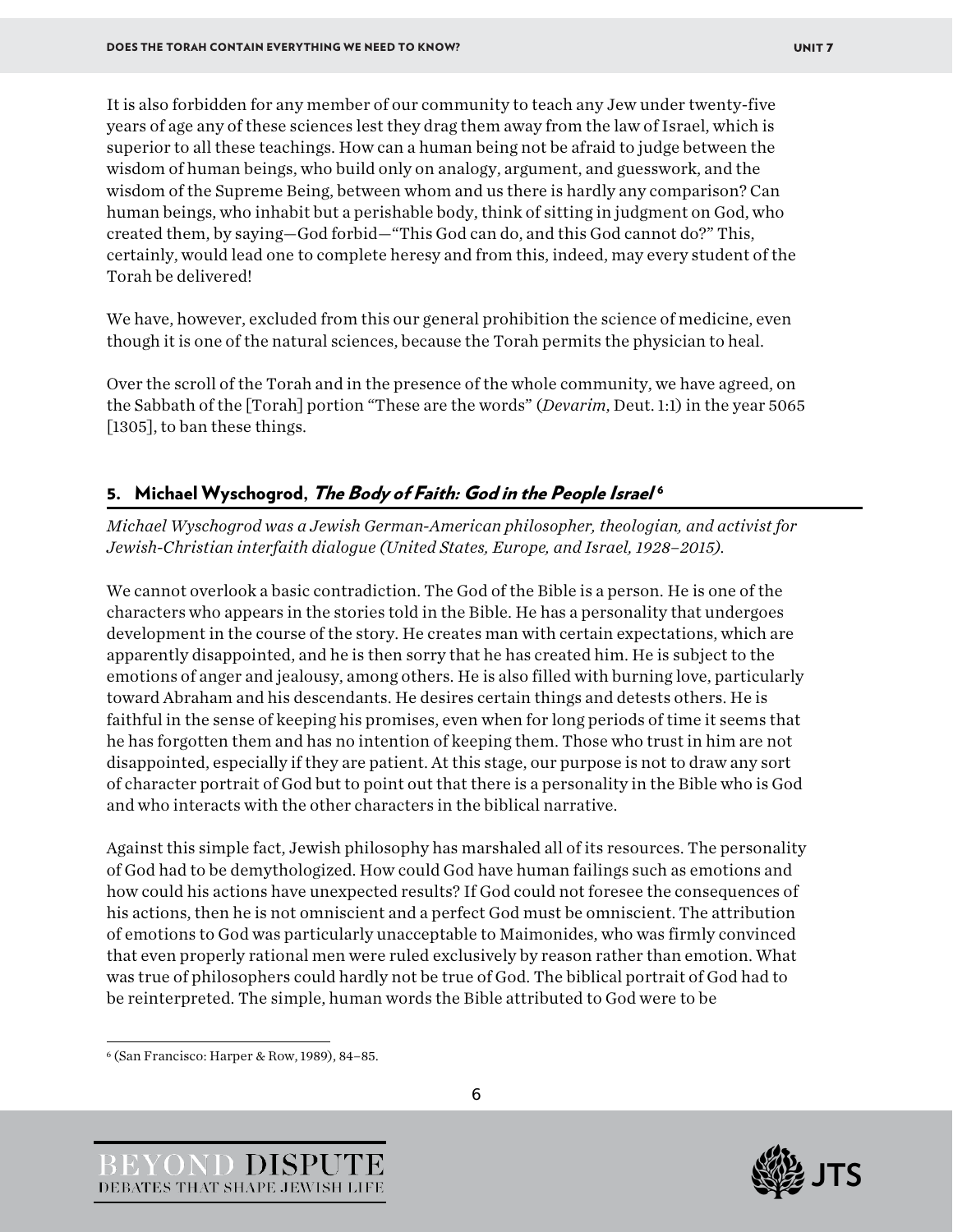understood in a sense different from common understanding. Perhaps it was appropriate for common people to take the Bible "literally," but it was not appropriate for intellectuals, who had to be taught, if they could not figure it out for themselves, that the truth about God was far removed from the simple picture that the common people were offered. Maimonides' full energy is expended on this enterprise of demythologization, of showing that the words of the Bible do not mean what they seem to be saying but something quite different. Maimonides perfects this deliteralization of the Bible, but he is not, of course, the first to make the attempt: Philo preceded him by many centuries. And gradually the philosophic God comes to permeate Jewish consciousness. The real God whom Adam feared and loved fades, to be replaced by a philosophical principle. The real estrangement between God and man has begun.